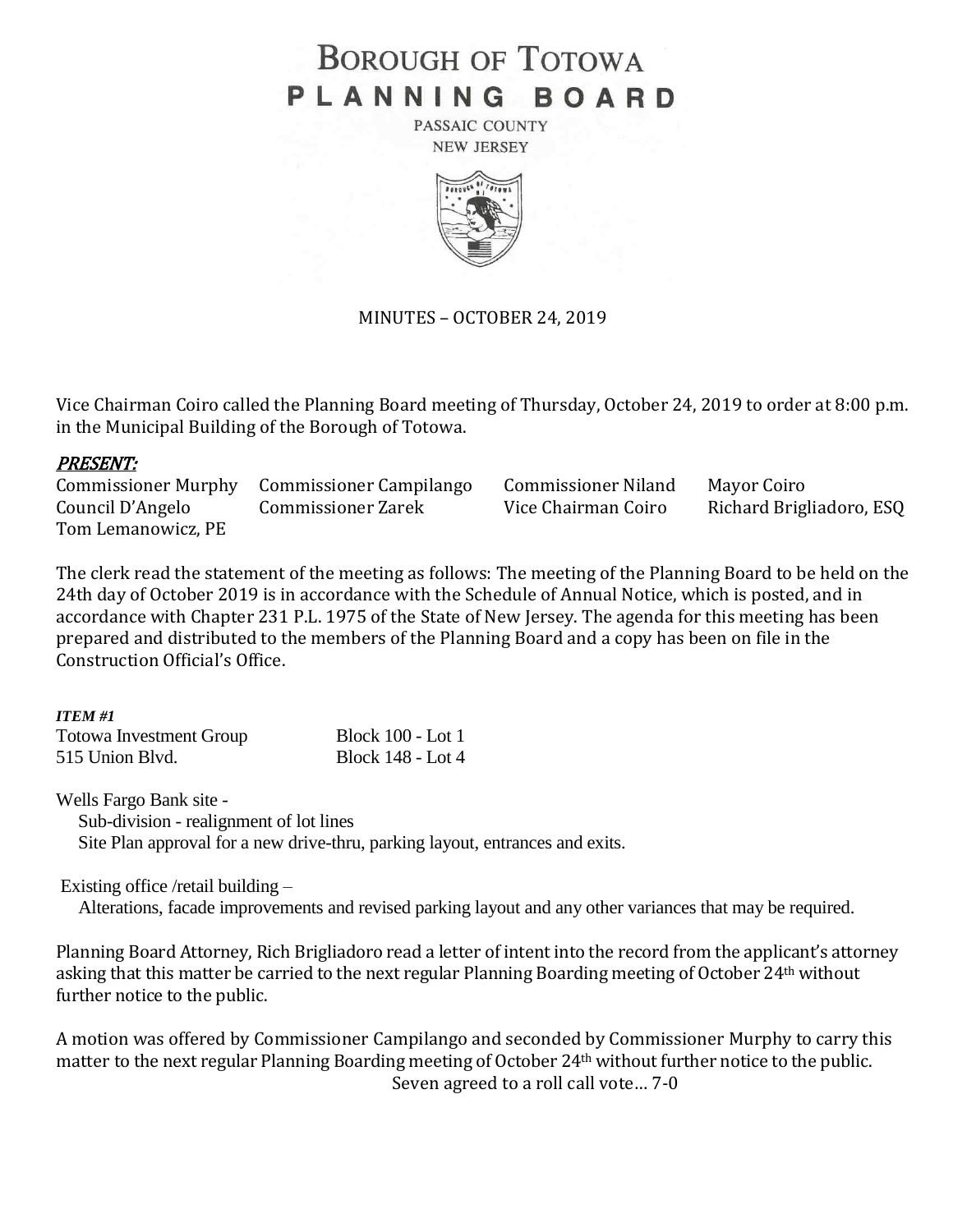| PLANNING BOARD MEETING   |  |                      |  | <b>OCTOBER 24, 2019</b> |  |  |
|--------------------------|--|----------------------|--|-------------------------|--|--|
| <b>MINUTES CONTINUED</b> |  |                      |  | PAGE 2                  |  |  |
| <b>ITEM #2</b>           |  |                      |  |                         |  |  |
| Mattress Warehouse Inc.  |  | Block $172 -$ Lot 3. |  | Site Plan Approval      |  |  |
| 540-548 Route 46 East.   |  |                      |  | Certificate of Use      |  |  |

William C. Saracino, Esq. of the Law Firm Saracino & Saracino, LLC., attorney for the applicant and Tarek El-Shafey appeared requesting approval for occupancy of approximately 6,250 sq. ft. of space for the proposed business operation of the retail sale of mattresses, bedding products and related items.

The anticipated hours of operation will be Monday through Friday from 10 a.m. to 9 p.m., Saturday 10 a.m. to 8 p.m., and Sunday 11 a.m. to 6 p.m.

Mr. Tarek El-Shafey testified as to the nature of the business representing that Mattress Warehouse, Inc. is a nationally based company with approximately 280 individual locations. There are also approximately 20 locations established in the State of New Jersey. The store will only contain display items. When a customer purchases a bedding product, it will be shipped to the customer from another location.

Planning Board Members and the Applicant discussed signage. The Board notes that the landlord recently appeared before the Planning Board in regard to signage for the building. At that time, the Board granted approval for Mattress Warehouse to have a 100 square foot box sign located over the store entrance. In addition, the Applicant was granted approval to place signage in the space provided on the existing freestanding pylon sign to reflect the name of the new tenant, Mattress Warehouse in accordance with the Totowa Borough Code. The previous sign approvals granted to the Landlord for Mattress Warehouse were subject to Mattress Warehouse coming before the Planning Board and obtaining minor site plan and certificate of use approval from the Planning Board.

The meeting was opened up to the public and there were no members of the public present expressing an interest in this application.

A motion was offered by Commissioner Campilango and seconded by Commissioner Murphy to approve the minor site plan as presented. This approval is subject to and contingent upon the following conditions and will be memorialized in a Resolution at a future date:

- 1. The construction of internal partitions, exits, entrances and fire safety devices are subject to and require the approval of the fire sub-code official, the fire inspector and the building inspector.
- 2. The applicant will supply the Chief of Police with an emergency contact list and will also obtain the approval of the Police Chief in regards to all alarms and security devices.
- 3. There will be no outside storage of equipment or materials.
- 4. The applicant will comply with the Boro Sign Ordinances.
- 5. All terms and conditions of the Planning Board's previous Resolutions remain in full force and effect except as satisfied or amended and not in conflict with this approval.

Seven agreed to a roll call vote… 7-0

# MINUTES:

A motion was offered by Commissioner Campilango and seconded by Commissioner Zarek to approve the Planning Board Meeting minutes of October 10, 2019 as presented.

Five agreed to a roll call vote… 5-0 Council D'Angelo and Commissioner Murphy abstained